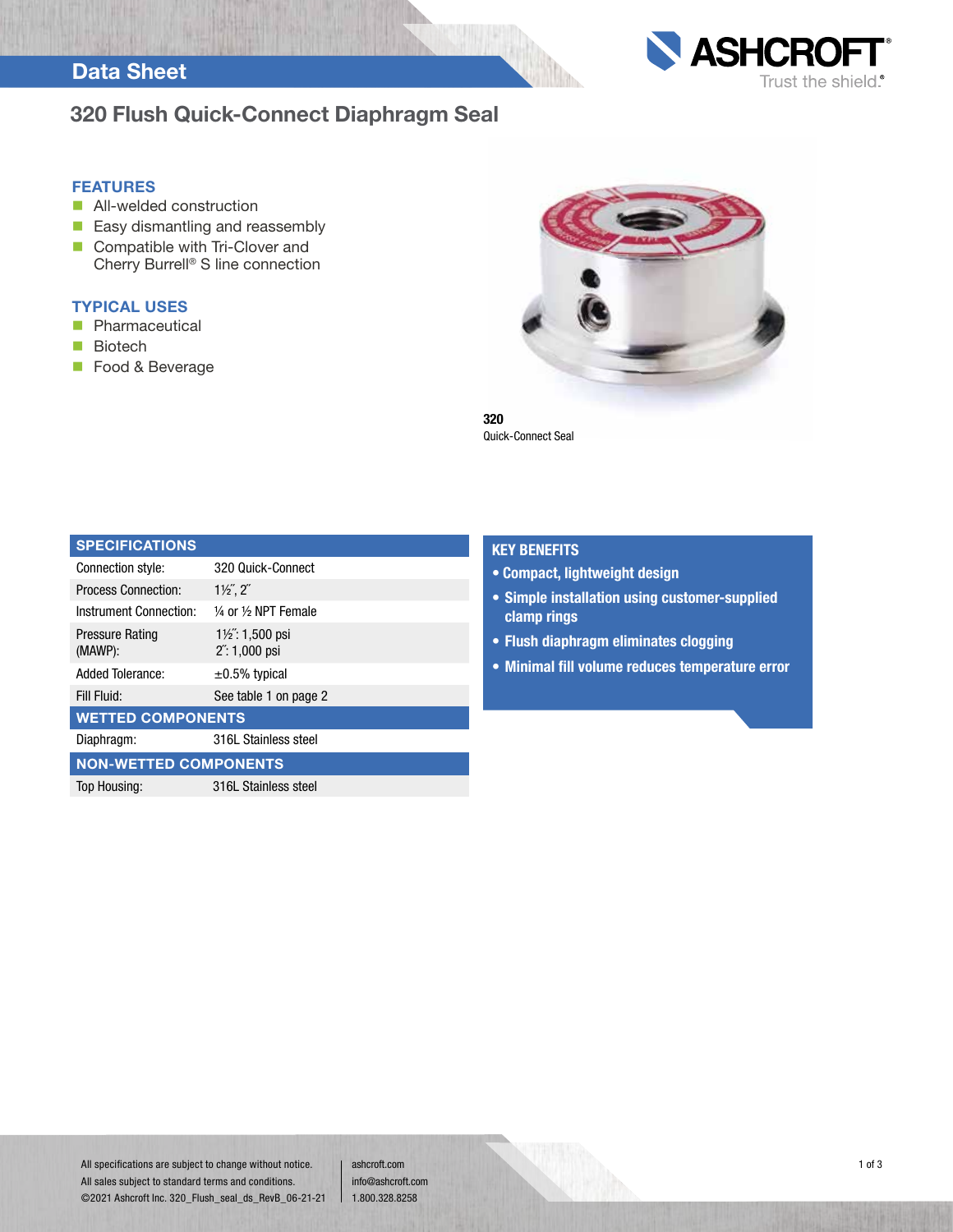# Data Sheet



# 320 Flush Quick-Connect Diaphragm Seal

| <b>ORDERING CODE</b>                                                         | <b>Example:</b> | 15 | 320 | <b>SX</b> | 02T | <b>XCG</b> | <b>NH</b> |
|------------------------------------------------------------------------------|-----------------|----|-----|-----------|-----|------------|-----------|
| <b>Process Connection Size</b>                                               |                 |    |     |           |     |            |           |
| 15 - 1½" Quick-connect                                                       |                 | 15 |     |           |     |            |           |
| 20 - 2" Quick-connect                                                        |                 |    |     |           |     |            |           |
| <b>Seal Type</b>                                                             |                 |    |     |           |     |            |           |
| 320 - Quick Connect Seal                                                     |                 |    | 320 |           |     |            |           |
| <b>Diaphragm Material</b>                                                    |                 |    |     |           |     |            |           |
| SX - 316L Stainless steel                                                    |                 |    |     | <b>SX</b> |     |            |           |
| <b>Instrument Connection Size</b>                                            |                 |    |     |           |     |            |           |
| 02T - 1/4 NPT Female                                                         |                 |    |     |           | 02T |            |           |
| 04T - 1/2 NPT Female (only available on 2" Quick-connect process connection) |                 |    |     |           |     |            |           |
| Options (if choosing option(s) must include an "X")                          |                 |    |     |           |     | $X_{--}$   |           |
| Fill Fluid (See Table 1 above for more available fill fluids)                |                 |    |     |           |     |            |           |
| CK - 50 cSt Silicone                                                         |                 |    |     |           |     |            |           |
| <b>Optional Features</b>                                                     |                 |    |     |           |     |            |           |
| NH - Stainless steel instrument tag                                          |                 |    |     |           |     |            | NH.       |
| MO - Positive material identification                                        |                 |    |     |           |     |            |           |

When selecting an instrument, refer to the Min/Max Guide for compatibility with this diaphragm seal or scan the QR code to the right.